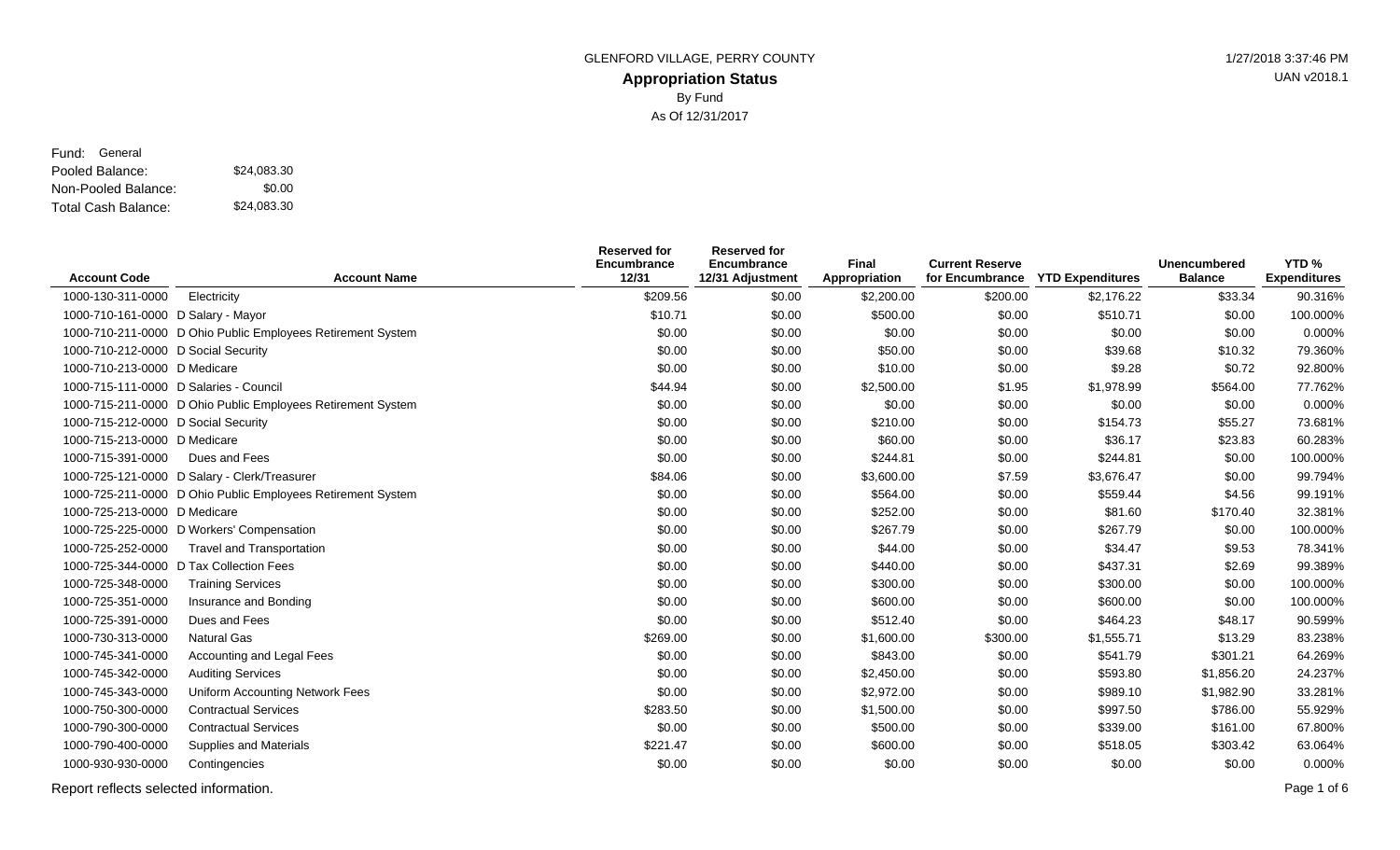### GLENFORD VILLAGE, PERRY COUNTY **1/27/2018** 3:37:46 PM

# UAN v2018.1

**Appropriation Status** By Fund

As Of 12/31/2017

| <b>Account Code</b> |                                              | <b>Account Name</b>        | Reserved for<br>Encumbrance<br>12/31 | <b>Reserved for</b><br>Encumbrance<br>12/31 Adjustment | Final<br>Appropriation | <b>Current Reserve</b><br>for Encumbrance | <b>YTD Expenditures</b> | Unencumbered<br><b>Balance</b> | YTD <sub>%</sub><br><b>Expenditures</b> |
|---------------------|----------------------------------------------|----------------------------|--------------------------------------|--------------------------------------------------------|------------------------|-------------------------------------------|-------------------------|--------------------------------|-----------------------------------------|
|                     |                                              | <b>General Fund Total:</b> | \$1,123.24                           | \$0.00                                                 | \$22,820.00            | \$509.54                                  | \$17,106.85             | \$6,326.85                     | 71.448%                                 |
|                     | Fund: Street Construction, Maint. and Repair |                            |                                      |                                                        |                        |                                           |                         |                                |                                         |
| Pooled Balance:     | \$15,722.18                                  |                            |                                      |                                                        |                        |                                           |                         |                                |                                         |
| Non-Pooled Balance: | \$0.00                                       |                            |                                      |                                                        |                        |                                           |                         |                                |                                         |
| Total Cash Balance: | \$15,722.18                                  |                            |                                      |                                                        |                        |                                           |                         |                                |                                         |

|                     |                                                    | <b>Reserved for</b><br>Encumbrance | Reserved for<br>Encumbrance | <b>Final</b>  | <b>Current Reserve</b> |                         | Unencumbered   | YTD <sub>%</sub>    |
|---------------------|----------------------------------------------------|------------------------------------|-----------------------------|---------------|------------------------|-------------------------|----------------|---------------------|
| <b>Account Code</b> | <b>Account Name</b>                                | 12/31                              | 12/31 Adjustment            | Appropriation | for Encumbrance        | <b>YTD Expenditures</b> | <b>Balance</b> | <b>Expenditures</b> |
| 2011-620-300-0000   | <b>Contractual Services</b>                        | \$0.00                             | \$0.00                      | \$1,950.00    | \$0.00                 | \$800.00                | \$1,150.00     | 41.026%             |
| 2011-620-344-0000   | D Tax Collection Fees                              | \$0.00                             | \$0.00                      | \$110.00      | \$0.00                 | \$76.49                 | \$33.51        | 69.536%             |
| 2011-620-400-0000   | Supplies and Materials                             | \$45.00                            | \$0.00                      | \$1,140.00    | \$55.85                | \$1,087.23              | \$41.92        | 91.749%             |
| 2011-620-430-0000   | <b>Repairs and Maintenance</b>                     | \$0.00                             | \$0.00                      | \$300.00      | \$0.00                 | \$225.00                | \$75.00        | 75.000%             |
| 2011-620-500-0000   | Capital Outlay                                     | \$0.00                             | \$0.00                      | \$0.00        | \$0.00                 | \$0.00                  | \$0.00         | 0.000%              |
| 2011-630-400-0000   | Supplies and Materials                             | \$0.00                             | \$0.00                      | \$400.00      | \$0.00                 | \$344.80                | \$55.20        | 86.200%             |
| 2011-730-300-0000   | <b>Contractual Services</b>                        | \$0.00                             | \$0.00                      | \$1,760.00    | \$0.00                 | \$1,760.00              | \$0.00         | 100.000%            |
| 2011-730-311-0000   | Electricity                                        | \$174.72                           | \$0.00                      | \$1,308.55    | \$170.73               | \$1,290.28              | \$22.26        | 86.989%             |
| 2011-730-352-0000   | <b>Property Insurance Premiums</b>                 | \$0.00                             | \$0.00                      | \$600.00      | \$0.00                 | \$600.00                | \$0.00         | 100.000%            |
| 2011-730-420-0000   | <b>Operating Supplies and Materials</b>            | \$18.59                            | \$0.00                      | \$1,000.00    | \$0.00                 | \$996.93                | \$21.66        | 97.874%             |
| 2011-730-431-0000   | Repairs and Maintenance of Buildings and Land      | \$0.00                             | \$0.00                      | \$411.45      | \$0.00                 | \$411.45                | \$0.00         | 100.000%            |
| 2011-745-342-0000   | <b>Auditing Services</b>                           | \$0.00                             | \$0.00                      | \$520.00      | \$0.00                 | \$520.00                | \$0.00         | 100.000%            |
|                     | Street Construction, Maint. and Repair Fund Total: | \$238.31                           | \$0.00                      | \$9,500.00    | \$226.58               | \$8,112.18              | \$1,399.55     | 83.302%             |

| Fund: State Highway |             |
|---------------------|-------------|
|                     |             |
| Pooled Balance:     | \$11,237.80 |
| Non-Pooled Balance: | \$0.00      |
| Total Cash Balance: | \$11,237.80 |

|                     |                     | <b>Reserved for</b> | <b>Reserved for</b> |               |                        |                         |                |                     |
|---------------------|---------------------|---------------------|---------------------|---------------|------------------------|-------------------------|----------------|---------------------|
|                     |                     | Encumbrance         | Encumbrance         | Fina          | <b>Current Reserve</b> |                         | Unencumbered   | YTD <sub>%</sub>    |
| <b>Account Code</b> | <b>Account Name</b> | 12/31               | 12/31 Adiustment    | Appropriation | for Encumbrance        | <b>YTD Expenditures</b> | <b>Balance</b> | <b>Expenditures</b> |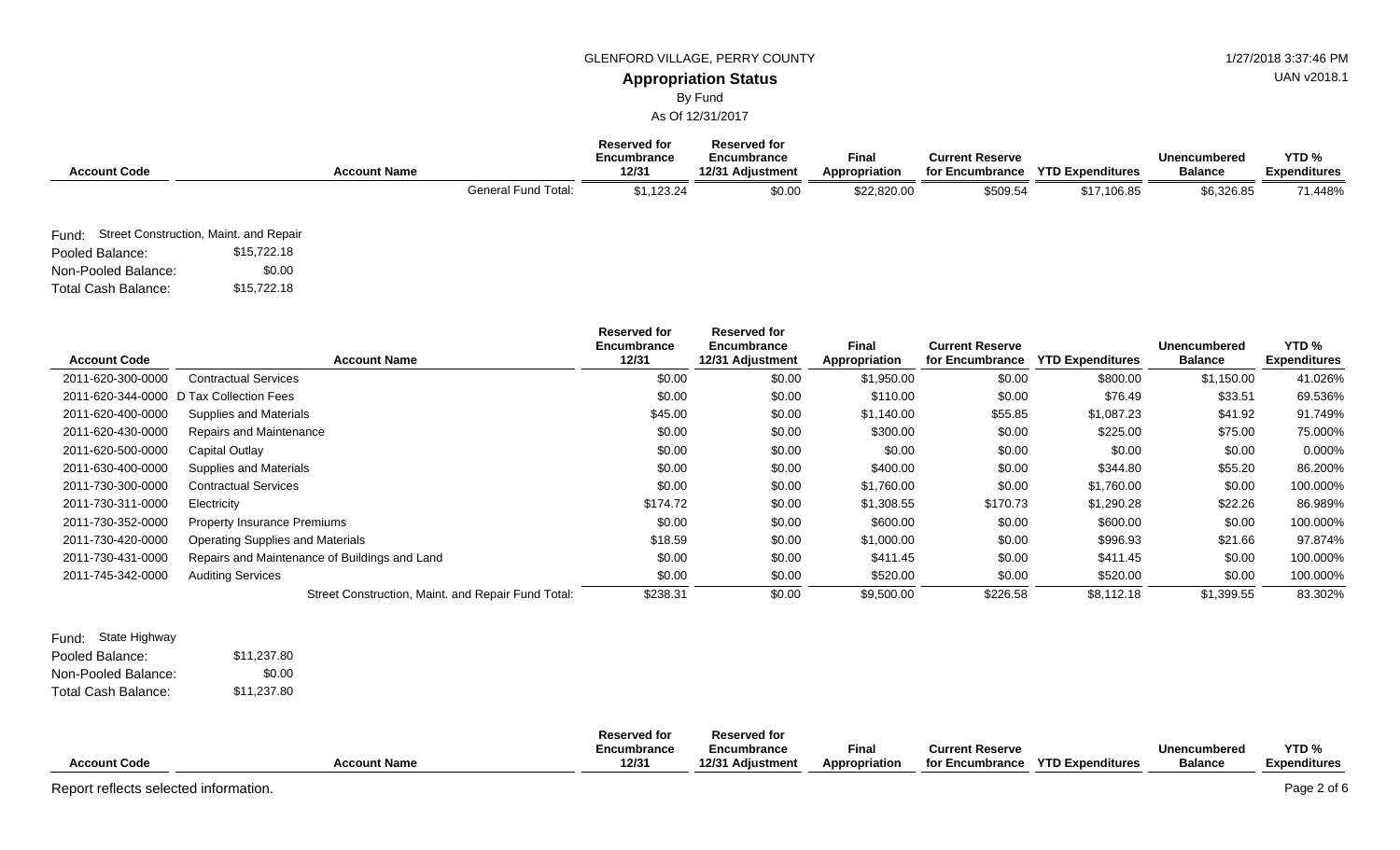## **Appropriation Status** GLENFORD VILLAGE, PERRY COUNTY **1/27/2018** 3:37:46 PM By Fund

As Of 12/31/2017

| <b>Account Code</b> | <b>Account Name</b>            | <b>Reserved for</b><br>Encumbrance<br>12/31 | <b>Reserved for</b><br>Encumbrance<br>12/31 Adjustment | <b>Final</b><br>Appropriation | <b>Current Reserve</b> | for Encumbrance YTD Expenditures | Unencumbered<br><b>Balance</b> | YTD %<br><b>Expenditures</b> |
|---------------------|--------------------------------|---------------------------------------------|--------------------------------------------------------|-------------------------------|------------------------|----------------------------------|--------------------------------|------------------------------|
| 2021-620-300-0000   | <b>Contractual Services</b>    | \$0.00                                      | \$0.00                                                 | \$200.00                      | \$0.00                 | \$0.00                           | \$200.00                       | 0.000%                       |
| 2021-620-400-0000   | <b>Supplies and Materials</b>  | \$0.00                                      | \$0.00                                                 | \$80.00                       | \$0.00                 | \$0.00                           | \$80.00                        | 0.000%                       |
| 2021-650-311-0000   | Electricity                    | \$23.65                                     | \$0.00                                                 | \$290.00                      | \$24.13                | \$287.48                         | \$2.04                         | 91.656%                      |
| 2021-670-300-0000   | <b>Contractual Services</b>    | \$0.00                                      | \$0.00                                                 | \$0.00                        | \$0.00                 | \$0.00                           | \$0.00                         | 0.000%                       |
| 2021-670-430-0000   | <b>Repairs and Maintenance</b> | \$0.00                                      | \$0.00                                                 | \$0.00                        | \$0.00                 | \$0.00                           | \$0.00                         | 0.000%                       |
|                     |                                | State Highway Fund Total:<br>\$23.65        | \$0.00                                                 | \$570.00                      | \$24.13                | \$287.48                         | \$282.04                       | 48.426%                      |

### Pooled Balance: \$6,596.76 Fund: Parks and Recreation

| T VUIVU DAIAHVU.    | $\mathsf{v}\mathsf{v}\mathsf{v}\mathsf{v}\mathsf{v}\mathsf{v}$ |
|---------------------|----------------------------------------------------------------|
| Non-Pooled Balance: | \$0.00                                                         |
| Total Cash Balance: | \$6,596,76                                                     |

| <b>Account Code</b> | <b>Account Name</b>              | <b>Reserved for</b><br>Encumbrance<br>12/31 | <b>Reserved for</b><br>Encumbrance<br>12/31 Adjustment | <b>Final</b><br>Appropriation | <b>Current Reserve</b><br>for Encumbrance | <b>YTD Expenditures</b> | Unencumbered<br><b>Balance</b> | YTD <sub>%</sub><br><b>Expenditures</b> |
|---------------------|----------------------------------|---------------------------------------------|--------------------------------------------------------|-------------------------------|-------------------------------------------|-------------------------|--------------------------------|-----------------------------------------|
| 2041-730-300-0000   | <b>Contractual Services</b>      | \$0.00                                      | \$0.00                                                 | \$740.00                      | \$0.00                                    | \$740.00                | \$0.00                         | 100.000%                                |
| 2041-730-311-0000   | Electricity                      | \$26.46                                     | \$0.00                                                 | \$560.00                      | \$29.18                                   | \$392.36                | \$164.92                       | 66.903%                                 |
| 2041-730-400-0000   | Supplies and Materials           | \$27.00                                     | \$0.00                                                 | \$500.00                      | \$0.00                                    | \$489.34                | \$37.66                        | 92.854%                                 |
| 2041-730-430-0000   | Repairs and Maintenance          | \$0.00                                      | \$0.00                                                 | \$200.00                      | \$0.00                                    | \$80.00                 | \$120.00                       | 40.000%                                 |
|                     | Parks and Recreation Fund Total: | \$53.46                                     | \$0.00                                                 | \$2,000.00                    | \$29.18                                   | \$1,701.70              | \$322.58                       | 82.870%                                 |

| Fund: Water Operating |             |
|-----------------------|-------------|
| Pooled Balance:       | \$50,015.12 |
| Non-Pooled Balance:   | \$0.00      |
| Total Cash Balance:   | \$50,015.12 |

| <b>Account Code</b>                   | <b>Account Name</b>         | <b>Reserved for</b><br>Encumbrance<br>12/31 | <b>Reserved for</b><br>Encumbrance<br>12/31 Adjustment | Final<br>Appropriation | <b>Current Reserve</b><br>for Encumbrance | <b>YTD Expenditures</b> | Unencumbered<br><b>Balance</b> | YTD <sub>%</sub><br><b>Expenditures</b> |
|---------------------------------------|-----------------------------|---------------------------------------------|--------------------------------------------------------|------------------------|-------------------------------------------|-------------------------|--------------------------------|-----------------------------------------|
| 5101-531-300-0000                     | <b>Contractual Services</b> | \$0.00                                      | \$0.00                                                 | \$7,600.00             | \$0.00                                    | \$7,200.00              | \$400.00                       | 94.737%                                 |
| 5101-531-391-0000                     | Dues and Fees               | \$0.00                                      | \$0.00                                                 | \$241.92               | \$0.00                                    | \$241.92                | \$0.00                         | 100.000%                                |
| 5101-532-100-0000 D Personal Services |                             | \$98.07                                     | \$0.00                                                 | \$4,200.00             | \$8.85                                    | \$4,289.22              | \$0.00                         | 99.794%                                 |
| Report reflects selected information. |                             |                                             |                                                        |                        |                                           |                         |                                | Page 3 of 6                             |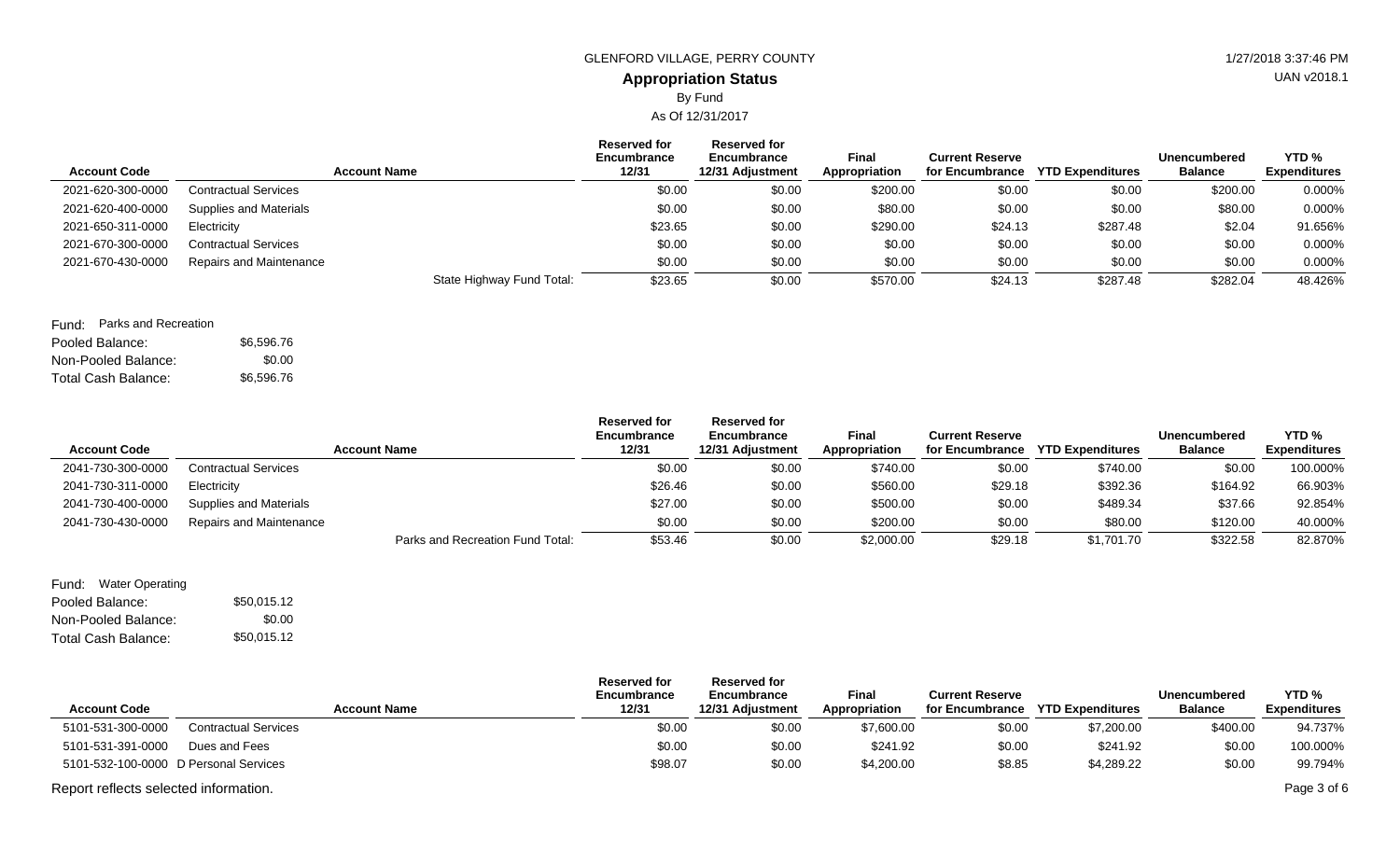### **Appropriation Status** GLENFORD VILLAGE, PERRY COUNTY **1/27/2018 3:37:46 PM** By Fund

As Of 12/31/2017

| <b>Account Code</b>          | <b>Account Name</b>                                         | <b>Reserved for</b><br><b>Encumbrance</b><br>12/31 | <b>Reserved for</b><br>Encumbrance<br>12/31 Adjustment | Final<br>Appropriation | <b>Current Reserve</b><br>for Encumbrance | <b>YTD Expenditures</b> | Unencumbered<br><b>Balance</b> | YTD %<br><b>Expenditures</b> |
|------------------------------|-------------------------------------------------------------|----------------------------------------------------|--------------------------------------------------------|------------------------|-------------------------------------------|-------------------------|--------------------------------|------------------------------|
|                              | 5101-532-211-0000 D Ohio Public Employees Retirement System | \$0.00                                             | \$0.00                                                 | \$588.00               | \$0.00                                    | \$560.04                | \$27.96                        | 95.245%                      |
| 5101-532-213-0000 D Medicare |                                                             | \$0.00                                             | \$0.00                                                 | \$162.00               | \$0.00                                    | \$67.95                 | \$94.05                        | 41.944%                      |
|                              | 5101-532-225-0000 D Workers' Compensation                   | \$0.00                                             | \$0.00                                                 | \$0.00                 | \$0.00                                    | \$0.00                  | \$0.00                         | 0.000%                       |
|                              | 5101-532-240-0000 D Unemployment Compensation               | \$0.00                                             | \$0.00                                                 | \$0.00                 | \$0.00                                    | \$0.00                  | \$0.00                         | 0.000%                       |
| 5101-532-300-0000            | <b>Contractual Services</b>                                 | \$0.00                                             | \$0.00                                                 | \$1,600.00             | \$0.00                                    | \$504.00                | \$1,096.00                     | 31.500%                      |
| 5101-532-320-0000            | Communications, Printing and Advertising                    | \$0.00                                             | \$0.00                                                 | \$158.08               | \$0.00                                    | \$0.00                  | \$158.08                       | 0.000%                       |
| 5101-532-321-0000            | Telephone                                                   | \$117.23                                           | \$0.00                                                 | \$2,040.00             | \$0.00                                    | \$1,593.75              | \$563.48                       | 73.879%                      |
| 5101-532-322-0000            | Postage                                                     | \$0.00                                             | \$0.00                                                 | \$1,000.00             | \$0.00                                    | \$453.72                | \$546.28                       | 45.372%                      |
| 5101-532-340-0000            | <b>Professional and Technical Services</b>                  | \$192.50                                           | \$0.00                                                 | \$1,000.00             | \$0.00                                    | \$192.50                | \$1,000.00                     | 16.143%                      |
| 5101-532-400-0000            | Supplies and Materials                                      | \$264.85                                           | \$0.00                                                 | \$660.00               | \$0.00                                    | \$537.68                | \$387.17                       | 58.137%                      |
| 5101-533-300-0000            | <b>Contractual Services</b>                                 | \$2,452.38                                         | \$0.00                                                 | \$32,800.00            | \$2,800.00                                | \$32,427.51             | \$24.87                        | 91.987%                      |
| 5101-534-300-0000            | <b>Contractual Services</b>                                 | \$19.45                                            | \$0.00                                                 | \$800.00               | \$20.42                                   | \$729.15                | \$69.88                        | 88.980%                      |
| 5101-535-300-0000            | <b>Contractual Services</b>                                 | \$0.00                                             | \$0.00                                                 | \$7,200.00             | \$0.00                                    | \$2,250.00              | \$4,950.00                     | 31.250%                      |
| 5101-535-311-0000            | Electricity                                                 | \$326.71                                           | \$0.00                                                 | \$3,600.00             | \$200.52                                  | \$2,433.30              | \$1,292.89                     | 61.968%                      |
| 5101-535-400-0000            | Supplies and Materials                                      | \$1,100.00                                         | \$88.59                                                | \$5,000.00             | \$0.00                                    | \$2,855.12              | \$3,156.29                     | 47.495%                      |
| 5101-535-430-0000            | Repairs and Maintenance                                     | \$0.00                                             | \$0.00                                                 | \$500.00               | \$0.00                                    | \$0.00                  | \$500.00                       | 0.000%                       |
| 5101-539-351-0000            | Insurance and Bonding                                       | \$0.00                                             | \$0.00                                                 | \$1,098.00             | \$0.00                                    | \$1,098.00              | \$0.00                         | 100.000%                     |
| 5101-539-400-0000            | Supplies and Materials                                      | \$0.00                                             | \$0.00                                                 | \$0.00                 | \$0.00                                    | \$0.00                  | \$0.00                         | 0.000%                       |
| 5101-539-430-0000            | Repairs and Maintenance                                     | \$0.00                                             | \$0.00                                                 | \$15,000.00            | \$0.00                                    | \$13,725.00             | \$1,275.00                     | 91.500%                      |
| 5101-745-341-0000            | Accounting and Legal Fees                                   | \$0.00                                             | \$0.00                                                 | \$1,802.00             | \$0.00                                    | \$650.00                | \$1,152.00                     | 36.071%                      |
| 5101-800-590-0000            | Other - Capital Outlay                                      | \$0.00                                             | \$0.00                                                 | \$5,000.00             | \$0.00                                    | \$0.00                  | \$5,000.00                     | 0.000%                       |

5101-850-710-0000 Principal \$0.00 \$9,500.00 \$0.00 \$9,493.47 \$6.53 99.931% 5101-850-720-0000 Interest \$0.00 \$0.00 \$500.00 \$0.00 \$359.73 \$140.27 71.946%

Water Operating Fund Total: **\$4,571.19** \$88.59 \$88.59 \$102,050.00 \$3,029.79 \$81,662.06 \$21,840.75 76.655%

Pooled Balance: \$19,313.88 Non-Pooled Balance: Total Cash Balance: Fund: Sewer Operating \$0.00 \$19,313.88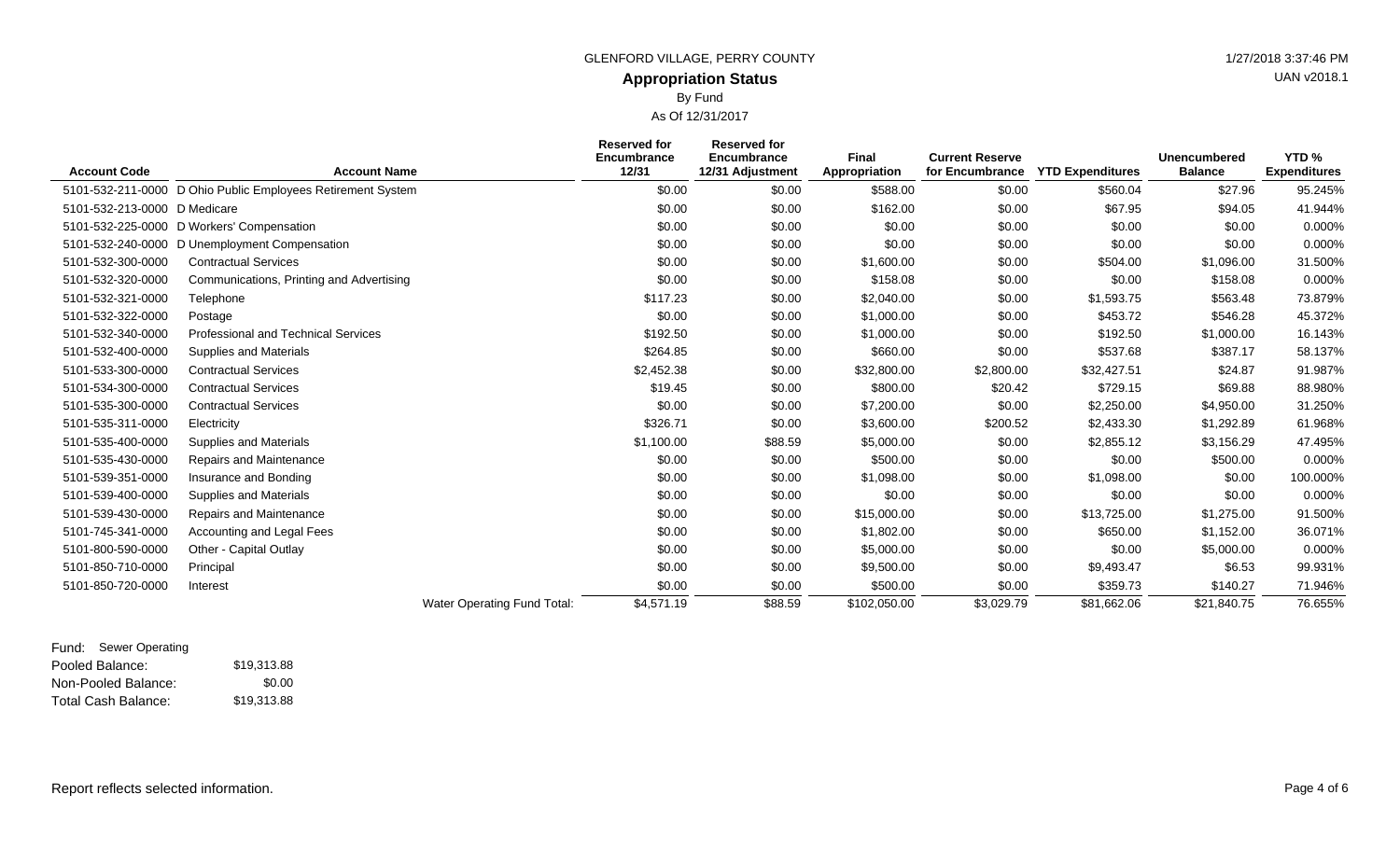# **Appropriation Status** GLENFORD VILLAGE, PERRY COUNTY **1/27/2018** 3:37:46 PM By Fund

As Of 12/31/2017

| <b>Account Code</b>                   | <b>Account Name</b>                                         |                             | <b>Reserved for</b><br>Encumbrance<br>12/31 | <b>Reserved for</b><br>Encumbrance<br>12/31 Adjustment | Final<br>Appropriation | <b>Current Reserve</b><br>for Encumbrance | <b>YTD Expenditures</b> | <b>Unencumbered</b><br><b>Balance</b> | YTD <sub>%</sub><br><b>Expenditures</b> |
|---------------------------------------|-------------------------------------------------------------|-----------------------------|---------------------------------------------|--------------------------------------------------------|------------------------|-------------------------------------------|-------------------------|---------------------------------------|-----------------------------------------|
| 5201-541-300-0000                     | <b>Contractual Services</b>                                 |                             | \$0.00                                      | \$0.00                                                 | \$12,000.00            | \$0.00                                    | \$12,000.00             | \$0.00                                | 100.000%                                |
| 5201-541-392-0000                     | <b>Buildings and Other Structures</b>                       |                             | \$0.00                                      | \$0.00                                                 | \$0.00                 | \$0.00                                    | \$0.00                  | \$0.00                                | 0.000%                                  |
| 5201-541-400-0000                     | <b>Supplies and Materials</b>                               |                             | \$0.00                                      | \$0.00                                                 | \$0.00                 | \$0.00                                    | \$0.00                  | \$0.00                                | 0.000%                                  |
| 5201-541-430-0000                     | <b>Repairs and Maintenance</b>                              |                             | \$0.00                                      | \$0.00                                                 | \$0.00                 | \$0.00                                    | \$0.00                  | \$0.00                                | 0.000%                                  |
| 5201-542-100-0000 D Personal Services |                                                             |                             | \$98.07                                     | \$0.00                                                 | \$4,200.00             | \$8.85                                    | \$4,289.22              | \$0.00                                | 99.794%                                 |
|                                       | 5201-542-211-0000 D Ohio Public Employees Retirement System |                             | \$0.00                                      | \$0.00                                                 | \$588.00               | \$0.00                                    | \$560.04                | \$27.96                               | 95.245%                                 |
| 5201-542-213-0000 D Medicare          |                                                             |                             | \$0.00                                      | \$0.00                                                 | \$162.00               | \$0.00                                    | \$67.95                 | \$94.05                               | 41.944%                                 |
|                                       | 5201-542-225-0000 D Workers' Compensation                   |                             | \$0.00                                      | \$0.00                                                 | \$0.00                 | \$0.00                                    | \$0.00                  | \$0.00                                | 0.000%                                  |
|                                       | 5201-542-240-0000 D Unemployment Compensation               |                             | \$0.00                                      | \$0.00                                                 | \$0.00                 | \$0.00                                    | \$0.00                  | \$0.00                                | 0.000%                                  |
| 5201-542-252-0000                     | <b>Travel and Transportation</b>                            |                             | \$0.00                                      | \$0.00                                                 | \$0.00                 | \$0.00                                    | \$0.00                  | \$0.00                                | 0.000%                                  |
| 5201-542-300-0000                     | <b>Contractual Services</b>                                 |                             | \$0.00                                      | \$0.00                                                 | \$0.00                 | \$0.00                                    | \$0.00                  | \$0.00                                | 0.000%                                  |
| 5201-542-321-0000                     | Telephone                                                   |                             | \$108.62                                    | \$0.00                                                 | \$2,961.52             | \$34.74                                   | \$2,877.52              | \$157.88                              | 93.726%                                 |
| 5201-542-322-0000                     | Postage                                                     |                             | \$0.00                                      | \$0.00                                                 | \$404.54               | \$0.00                                    | \$404.54                | \$0.00                                | 100.000%                                |
| 5201-542-350-0000                     | Insurance and Bonding Services                              |                             | \$0.00                                      | \$0.00                                                 | \$0.00                 | \$0.00                                    | \$0.00                  | \$0.00                                | 0.000%                                  |
| 5201-542-391-0000                     | Dues and Fees                                               |                             | \$0.00                                      | \$0.00                                                 | \$200.00               | \$0.00                                    | \$200.00                | \$0.00                                | 100.000%                                |
| 5201-542-400-0000                     | <b>Supplies and Materials</b>                               |                             | \$0.00                                      | \$0.00                                                 | \$133.94               | \$0.00                                    | \$133.94                | \$0.00                                | 100.000%                                |
| 5201-543-300-0000                     | <b>Contractual Services</b>                                 |                             | \$175.90                                    | \$0.00                                                 | \$2,100.00             | \$0.00                                    | \$2,269.00              | \$6.90                                | 99.697%                                 |
| 5201-543-311-0000                     | Electricity                                                 |                             | \$1,199.79                                  | \$0.00                                                 | \$10,600.00            | \$442.77                                  | \$9,482.00              | \$1,875.02                            | 80.357%                                 |
| 5201-543-320-0000                     | Communications, Printing and Advertising                    |                             | \$0.00                                      | \$0.00                                                 | \$2.00                 | \$0.00                                    | \$0.00                  | \$2.00                                | 0.000%                                  |
| 5201-543-340-0000                     | Professional and Technical Services                         |                             | \$0.00                                      | \$0.00                                                 | \$0.00                 | \$0.00                                    | \$0.00                  | \$0.00                                | 0.000%                                  |
| 5201-543-350-0000                     | Insurance and Bonding Services                              |                             | \$0.00                                      | \$0.00                                                 | \$1,098.00             | \$0.00                                    | \$1,098.00              | \$0.00                                | 100.000%                                |
| 5201-543-390-0000                     | <b>Other Contractual Services</b>                           |                             | \$0.00                                      | \$0.00                                                 | \$0.00                 | \$0.00                                    | \$0.00                  | \$0.00                                | 0.000%                                  |
| 5201-543-400-0000                     | <b>Supplies and Materials</b>                               |                             | \$0.00                                      | \$0.00                                                 | \$0.00                 | \$0.00                                    | \$0.00                  | \$0.00                                | 0.000%                                  |
| 5201-543-430-0000                     | Repairs and Maintenance                                     |                             | \$0.00                                      | \$0.00                                                 | \$0.00                 | \$0.00                                    | \$0.00                  | \$0.00                                | 0.000%                                  |
| 5201-549-300-0000                     | <b>Contractual Services</b>                                 |                             | \$0.00                                      | \$0.00                                                 | \$1,400.00             | \$44.29                                   | \$1,162.80              | \$192.91                              | 83.057%                                 |
| 5201-549-400-0000                     | <b>Supplies and Materials</b>                               |                             | \$0.00                                      | \$0.00                                                 | \$500.00               | \$214.90                                  | \$74.02                 | \$211.08                              | 14.804%                                 |
| 5201-549-430-0000                     | Repairs and Maintenance                                     |                             | \$0.00                                      | \$0.00                                                 | \$80.00                | \$0.00                                    | \$0.00                  | \$80.00                               | 0.000%                                  |
| 5201-745-342-0000                     | <b>Auditing Services</b>                                    |                             | \$0.00                                      | \$0.00                                                 | \$520.00               | \$0.00                                    | \$520.00                | \$0.00                                | 100.000%                                |
| 5201-800-500-0000                     | <b>Capital Outlay</b>                                       |                             | \$0.00                                      | \$0.00                                                 | \$0.00                 | \$0.00                                    | \$0.00                  | \$0.00                                | 0.000%                                  |
| 5201-850-710-0000                     | Principal                                                   |                             | \$0.00                                      | \$0.00                                                 | \$31,661.00            | \$0.00                                    | \$31,660.24             | \$0.76                                | 99.998%                                 |
|                                       |                                                             | Sewer Operating Fund Total: | \$1,582.38                                  | \$0.00                                                 | \$68,611.00            | \$745.55                                  | \$66,799.27             | \$2,648.56                            | 95.165%                                 |
|                                       |                                                             | <b>Report Total:</b>        | \$7,592.23                                  | \$88.59                                                | \$205,551.00           | \$4,564.77                                | \$175,669.54            | \$32,820.33                           | 82.453%                                 |